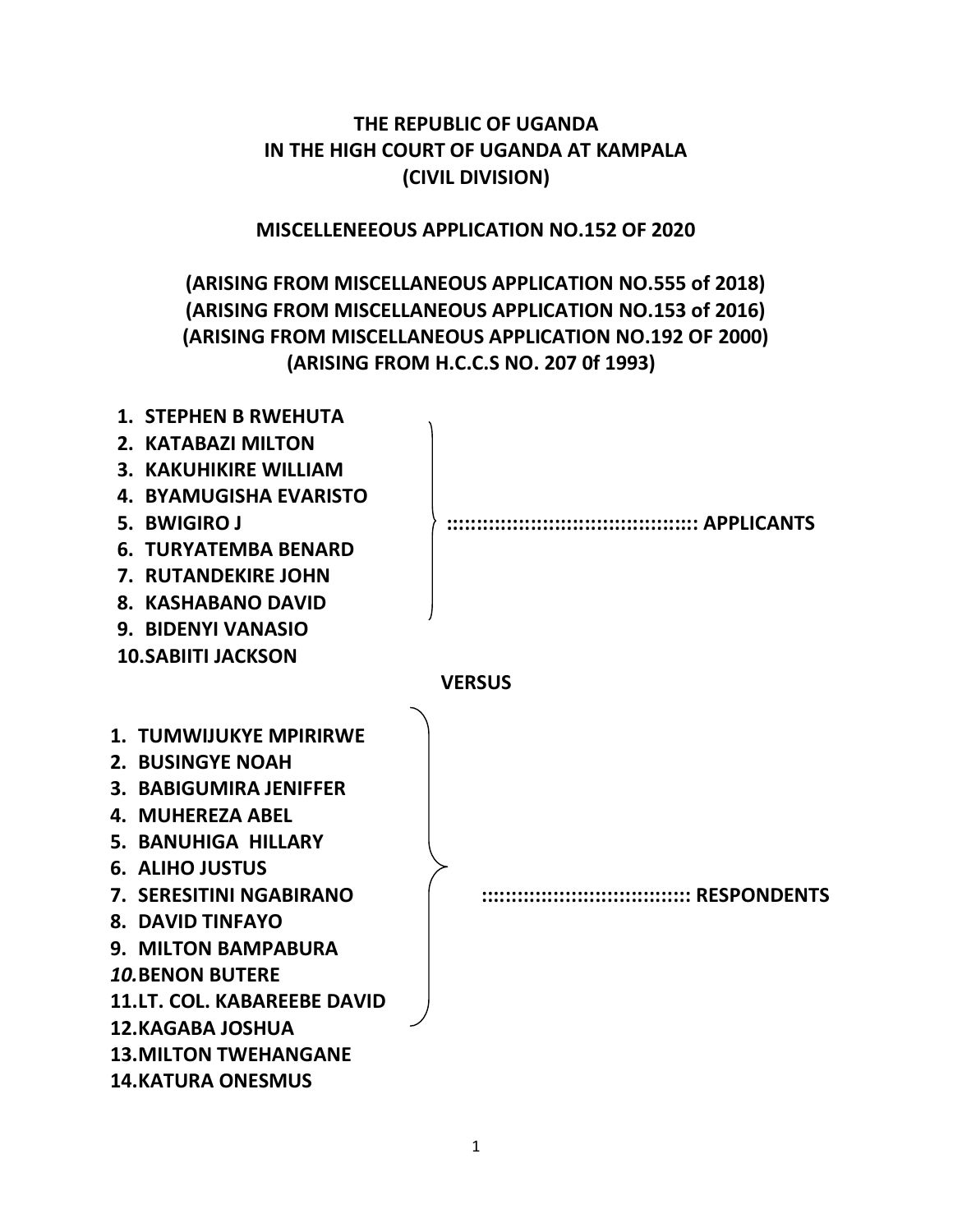### **BEFORE HON. JUSTICE MUSA SSEKAANA**

#### **RULING**

The Applicant brought this application by way of Notice of Motion against the respondents under Section 33 of the Judicature Act cap 13 and Order 46 r 1,2 & 8 of the Civil Procedure Rules, for orders that;

- 1. The ruling and Orders of court passed in *Misc. Application No. 555 of 2018 Tumwijukye Mpirirwe & Others v Lt Col Kabareebe David & Others*, be reviewed and set aside.
- 2. A declaration that the impugned power of attorney held by the  $11^{th}$ ,  $12^{th}$ , 13th and 14th Respondent in respect of *HCCS No. 207 of 1993 and HCMA No. 192 of 2000* is illegal, null and void.
- 3. Costs of the application be provided for.

The grounds in support of this application are set out in the Notice of motion and affidavits of Stephen B Rwehuta, Katabazi Milton, Kakuhikire William, Byamugisha Evaristo, Bwigiro J, Turyatemba Benard, Rutandikire John, Kashubano David, Bideyi Vanansio and Sabiiti Jackson which briefly states;

- 1. That Applicants are claimants and beneficiaries under *HCMA No. 192 of 2000 arising from HCCS No. 207 of 1993, Benon Turyatemba & Others vs Attorney General* wherein judgment was entered in their favour for the payment of compensation.
- 2. The court issued orders in *HCMA No. 555 of 2018, Tumwujkye Mpirirwe & Others vs Lt. Col. Kabareebe & others*, whereof the orders of court affect the applicants' claim and /or decree sum in *HCMA No. 192 of 2000 and HCCS No. 207 of 1993* yet the applicants were not parties to *HCMA No. 555 of 2018* and were not heard.
- 3. The Applicants are among the 1230 claimants and beneficiaries under *H.C.M.A No. 192 of 2000 arising from HCCS No. 207 of 1993, Benon Turyamureeba & others versus Attorney General* wherein Judgment was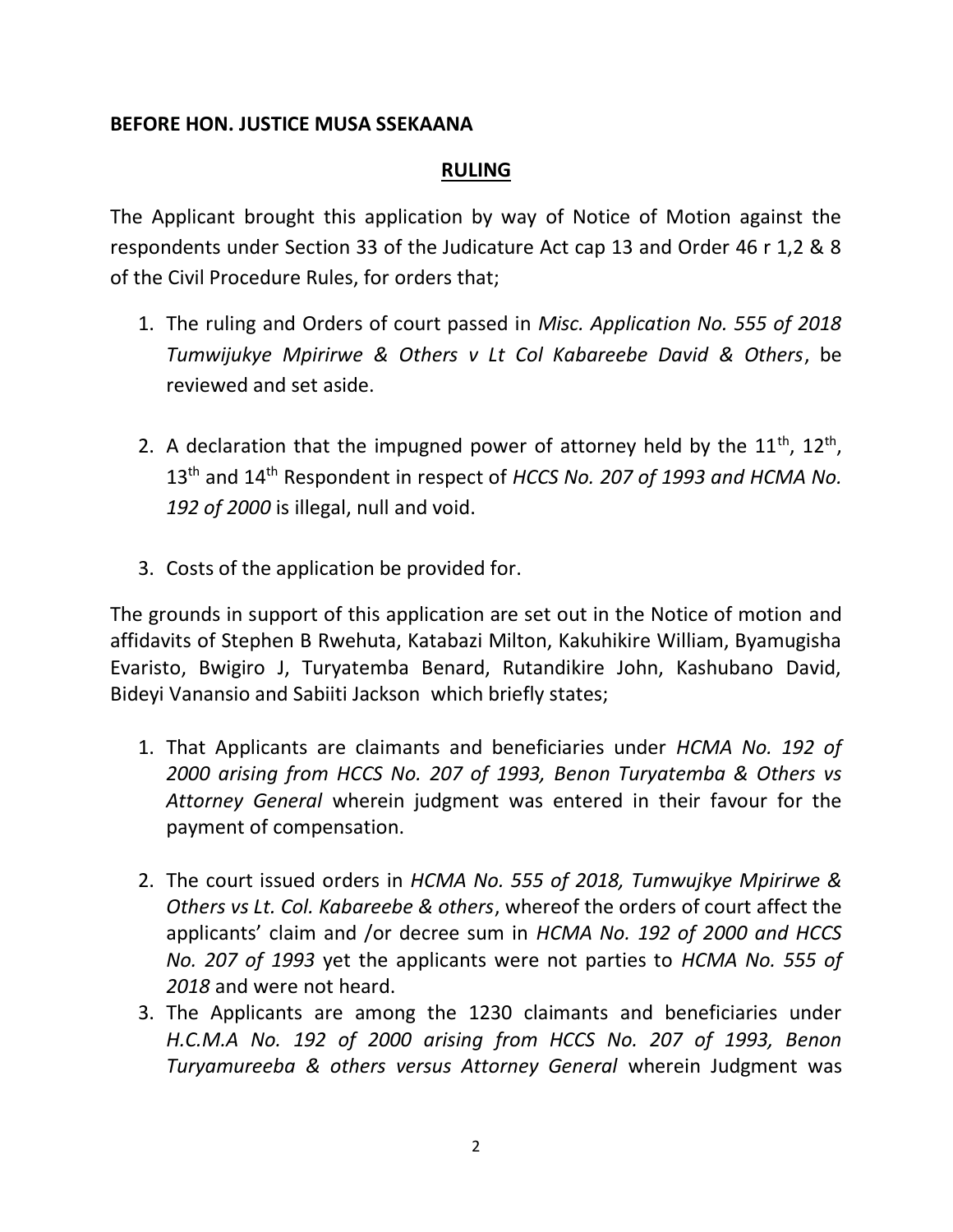entered in their favour for the payment of compensation for unlawful evictions from Mpokya forest reserve.

- 4. The Government of Uganda has severally effected payment to the Applicants and other claimants under *HCCS No. 207 of 1993 and HCMA No. 192 of 2000* through M/s Didas Nkurunziza & Co. Advocates who would in turn transmit the same through their recognized legal representatives.
- 5. This Court in March 2019 issued orders in *HCMA No. 555 of 2018, Tumwijukye Mpirirwe & other vs. Lt. Col. Kabareebe & others*, whereof the orders of court affected the Applicants' claim and/or decree sum in *HCMA No. 192 of 2000 and HCCS No. 207 of 1993* to the effect, interalia, that;
	- *The suit money shall be paid to the Mpokya claimants through M/s. Mushabe, Munungu & Co. Advocates who are their lawyers at this material time.*
	- *Once received, some of this money shall be released for the verification process of 1097 Mpokya claimants*.
- *6.* The Applicants being decree holders, were never made parties to *Misc. Application No. 555 of 2018* or given a right to be heard in matter affecting their proprietary interest in the decretal sum arising from *HCCS No. 192 of 1993 and Misc. Application 207 of 2000.*
- 7. That there are new and important matters of evidence that were not produced and considered by court in the course of the hearing of *HCMA No. 555 of 2018* and the Applicants could not adduce the same since they were excluded from the hearing process.
- 8. That the Applicants have never given any authority to any of the Respondents to represent them or act on their behalf at all and the power of attorney held by the  $11^{th}$ ,  $12^{th}$ ,  $13^{th}$  and  $14^{th}$  Respondents is illegal and intended to facilitate their scheme to interfere with payments of the Applicants' decretal sum.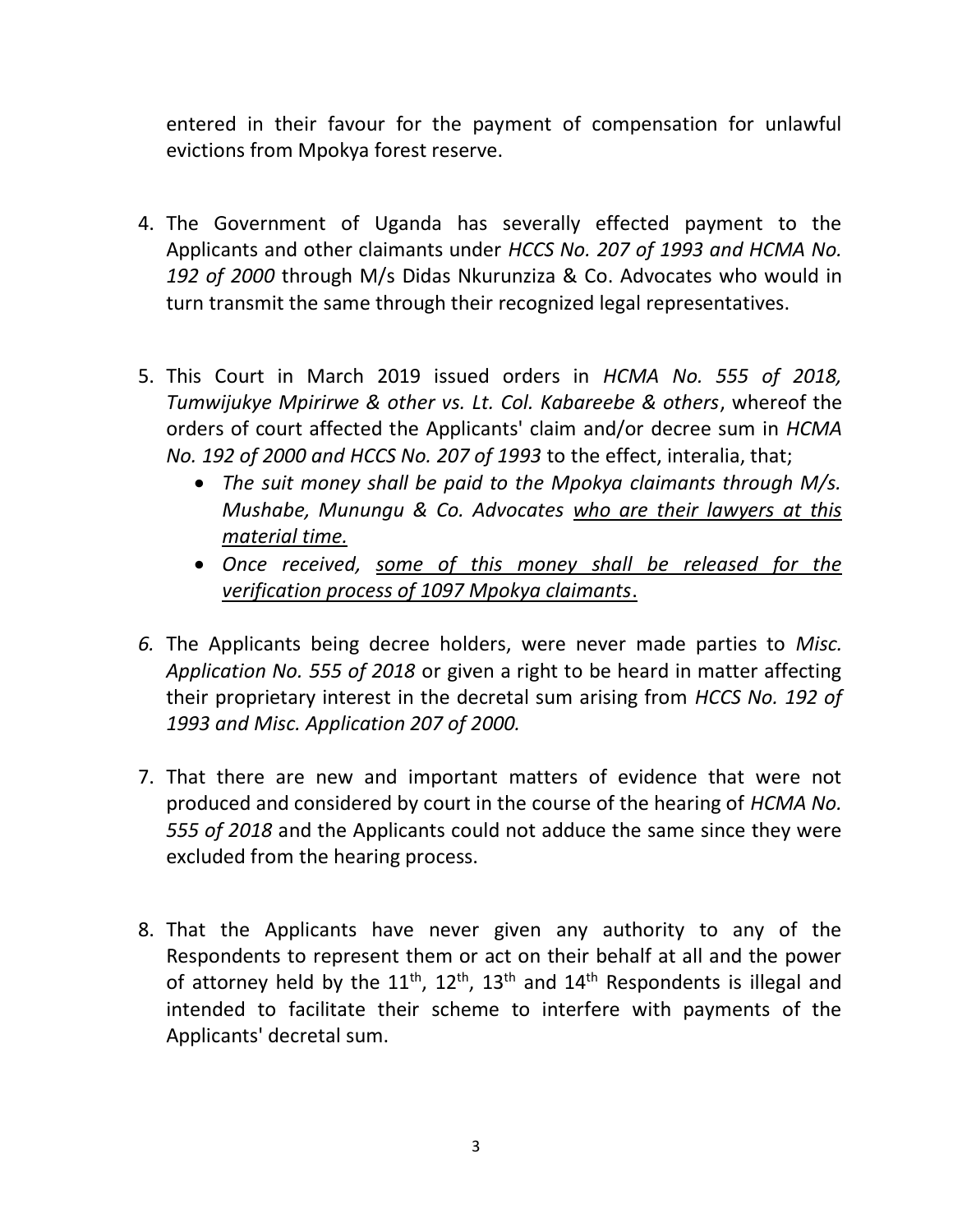In opposition to this Application the Respondents through Lt Col. Kabareeba David the 11<sup>th</sup> respondent for and on behalf of the rest of the respondents briefly stating that;

- 1. That I know that M/s Bashasha & Co Advocates attended the Mandamus proceedings but never objected to  $11<sup>th</sup>$ ,  $12<sup>th</sup>$ ,  $13<sup>th</sup>$ , and  $14<sup>th</sup>$  respondents instructions to M/s Mushabe, Munungu & Co Advocates to prosecute the Mandamus Application.
- 2. That M/s Bashasha & Co Advocates never objected to M/s Mushabe, Munungu & Co. Advocates instructions when the law firm wrote demanding payment from government upon instructions from the  $11<sup>th</sup>$ ,  $12<sup>th</sup>$ ,  $13<sup>th</sup>$ , and 14<sup>th</sup> respondents on behalf of 1097 judgment creditors.
- 3. That when counsel Didas Nkuruziza withdrew from instructions due to some exigent circumstances, the  $11^{th}$ ,  $12^{th}$ ,  $13^{th}$ , &  $14^{th}$  respondents gave sole instructions to M/s Mushabe, Munungu & Co Advocates and firm successfully argued the application for an Order of Mandamus which instructions M/s Bashasha & Co Advocates never opposed…………… there is no error or mistake apparent on the face of the record.
- 4. That the alleged agreement for remuneration between Bashasha & Co Advocates and Mulenga & Kalemera Advocates signed by the late Benon Turyamureeba was irregular.
- 5. That when Counsel Didas Nkuruziza withdrew from the instructions due to exigent circumstances, the  $11<sup>th</sup>$  -14<sup>th</sup> respondents gave sole instructions to M/s Mushabe, Munungu & Co. Advocates and the firm successfully argued the application for an order of Mandamus, which instructions M/s Bashasha & Co Advocates and the applicants never opposed or objected to.
- 6. That some of the applicants are known to  $11<sup>th</sup>$  applicant at personal level and the  $11<sup>th</sup>$  respondent has always updated and consulted with them over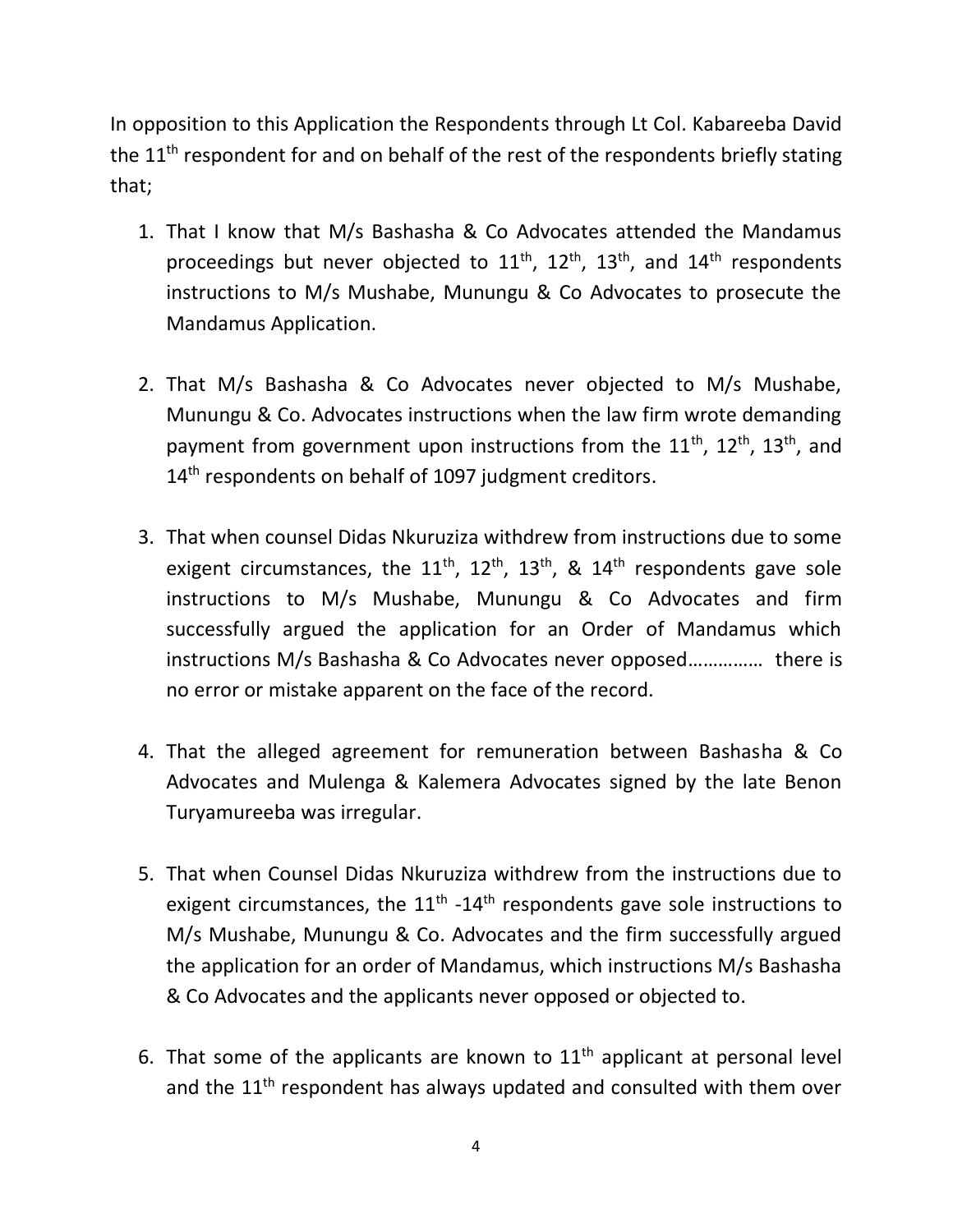all the years before filing any application, but they have always told him that they did not doubt their ability to represent them in Misc. Application No. 555 of 2018.

- 7. That the High Court found that the  $11^{th}$ ,  $12^{th}$ , and  $13^{th}$  respondents Powers of Attorney are as a result of abatement of the powers of attorney previously granted to Benon Turyamureeba, which had lapsed upon his death.
- 8. That this court cannot sit as appeal in its own decision since the learned trial Judge never varied the original orders in HCCS No. 207 of 1993 and Misc. Application No. 192 of 200, but simply gave additional orders in the spirit of administrative efficiency since the money had earlier been embezzled by many lawyers and fraudsters masquerading as our appointed agents.
- 9. That the application does not disclose any grounds for review of the decision of this honourable court.

In the interest of time the respective counsel were directed to make written submissions and i have considered the respective submissions. The applicant was represented by Bafilawala Elisha whereas the 1<sup>st</sup>-10<sup>th</sup>respondents were represented *Ms Farida Ikyimaana* and *Mr David Mushabe* for 11th -14th respondents.

#### *Whether this is a proper case to review the Judgment?*

The applicants counsel submitted that this application is brought under Section 82 of the Civil Procedure Act and Order 46 of the Civil Procedure Rules seeking for the orders herein above stated. The provisions cited herein were restated in **Evergreen Fields Uganda Ltd vs- Bernard Tungwako & Another; Misc. Application No. 0003 of 2019** by His Lordship Justice Dr. Andrew K. Bashaija while quoting Manyindo J (as he then was) in Re-Nakivubo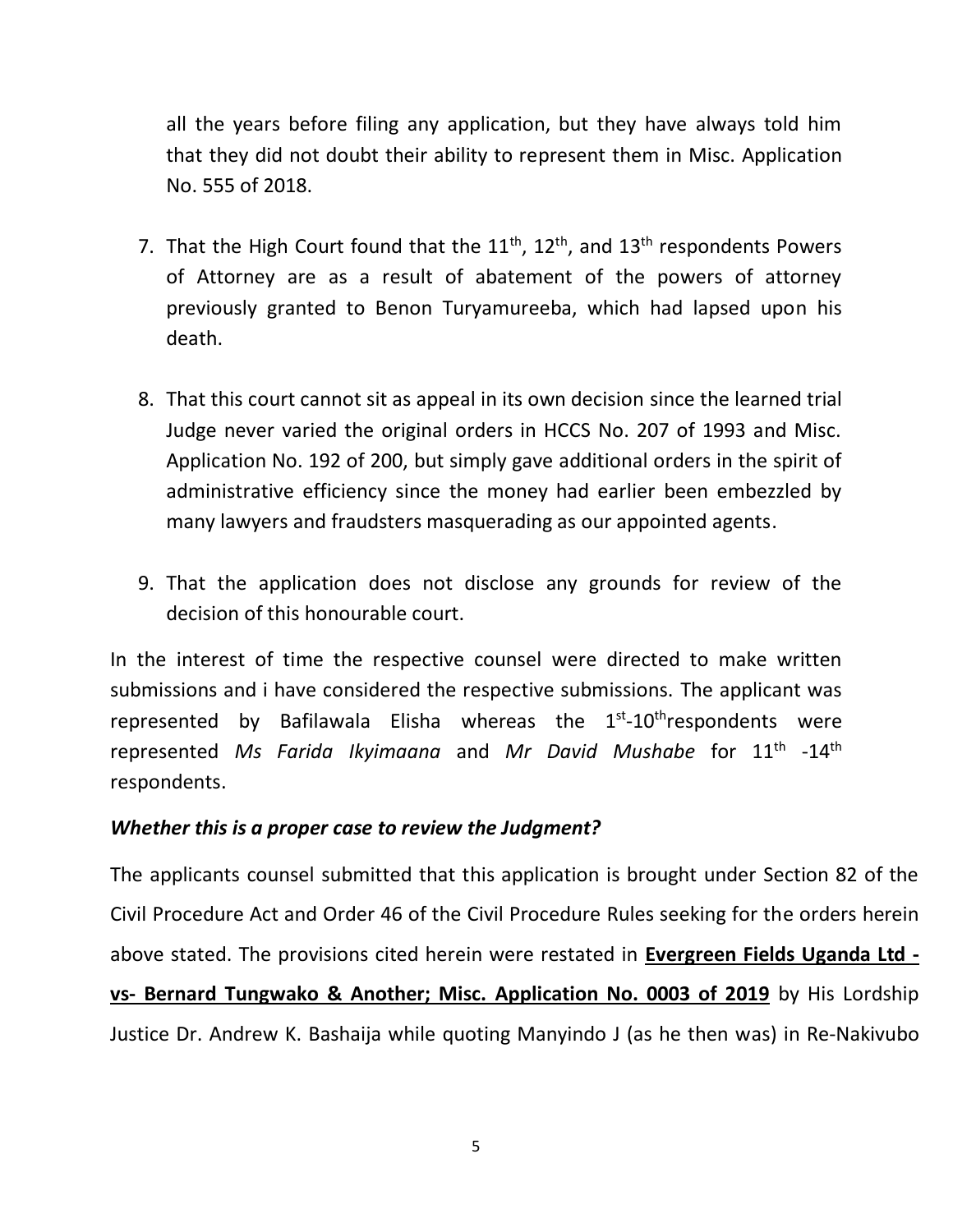Chemist (U) Ltd (1974) HCB 12 set out the three instances in which review of judgment or orders is allowed being;

- *i. Discovery of new and important matters of evidence previously overlooked by excusable misfortune;*
- *ii. Some mistake apparent on the face of the record;*
- *iii. For any other sufficient reasons. [A copy of the Ruling in Evergreen Fields Uganda ltd is attached and marked as Authority "B"]*

The above principles as articulated are applicable to the instant case in that the Applicants are aggrieved by the decision of this Court which ordered, interalia, that;

- *(a) The suit money shall be paid to the Mpokya claimants through M/s Mushabe, Munungu & Co. Advocates who are their lawyers at this material time.*
- *(b) Once received, some of this money shall be released for the verification process of the 1097 Mpokya claimants.*
- *(c) The verification process will determine the original Mpokya claimants on their agents or successors and how much each is entitled to. This verification shall be carried out by the office of the Auditor General, Police, LCs of the area and other relevant officials. [*Emphasis added.]
- 1. The court record manifests apparent error or mistakes as follows;
	- a. In the parent suit of HCCS No. 207 of 1993; Turyamureeba Benon & 132 Others -vs Attorney General & Another, Mukanza J. determined the liability of Government, listed all the 133 claimants and awarded each Ugx. 12,000,000/= with interest at 6% p.a from April, 1993 till payment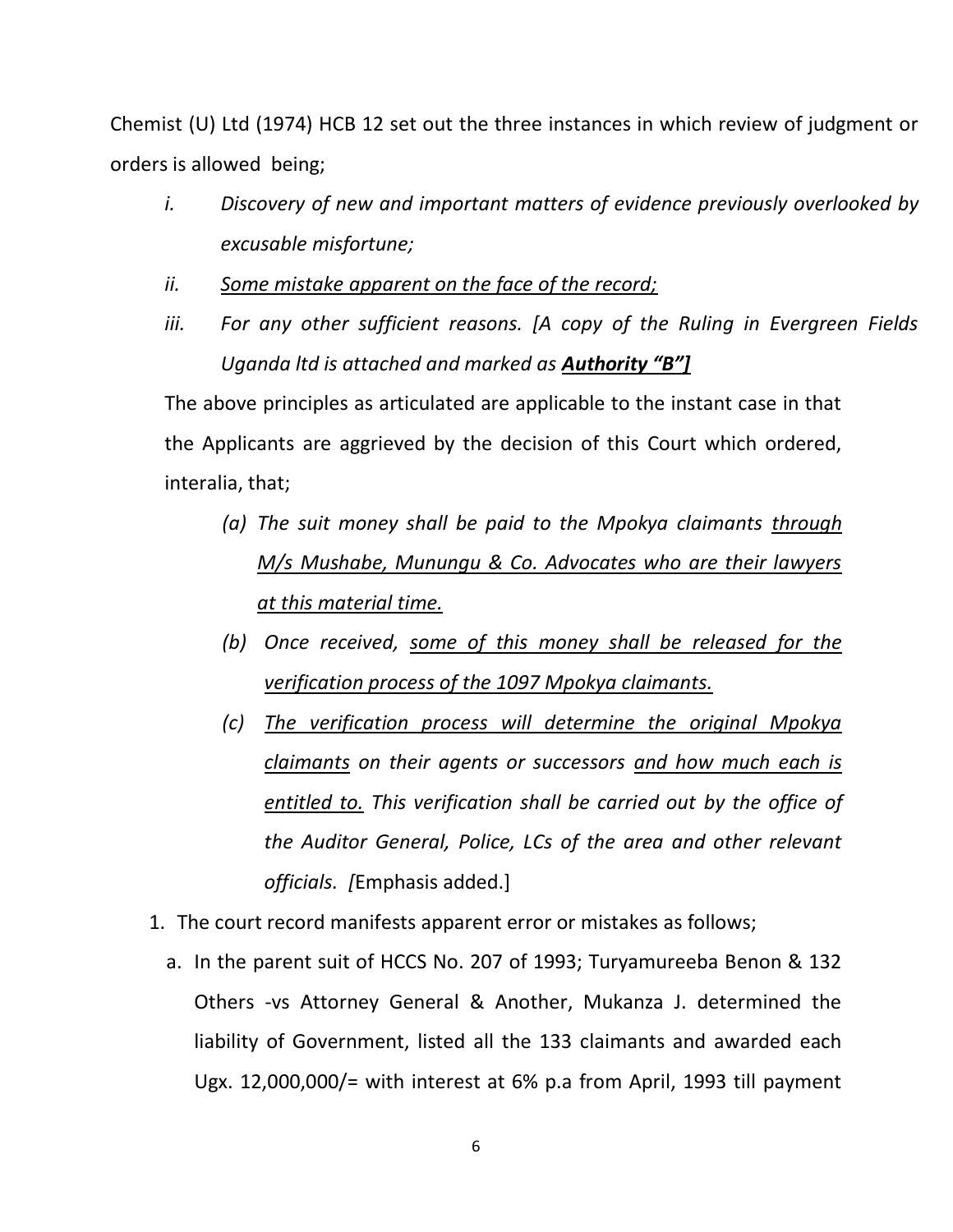in full. Later Misc. Application No. 192 of 2000 was filed to add the 1097 claimants on the test suit on the same terms and all the 1230 were listed.

- i. It is therefore an error or a mistake apparent on the court record for court to order for verification of the claimants who had already been verified by the Government authorities, led evidence in court as to their entitlements and received part-payment pursuant to the said decree.
- ii. The said orders and decree in Misc. Application No. 192 of 2000 and HCCS No. 207 of 1993 have in effect been altered and the hitherto concluded case been re-opened for determination of *how much each claimant is entitled to and who the claimants are.*
- iii. The entitlements of the claimants as contained in the decree and orders in HCCS No. 207 of 1993 Misc. Application No. 192 of 2000 has been appropriated by Court towards the verification exercise/process. In effect the Applicants' property in the decree has been diminished by the orders in Misc. 555 of 2018 by way assignment to the verification team of the  $11^{\text{th}}$  -14<sup>th</sup> Respondents and their lawyers.
- iv. The uncertainty in the cost of the verification exercise has in effect lessened the Applicants' entitlements in the decree without being afforded a right to be heard.

7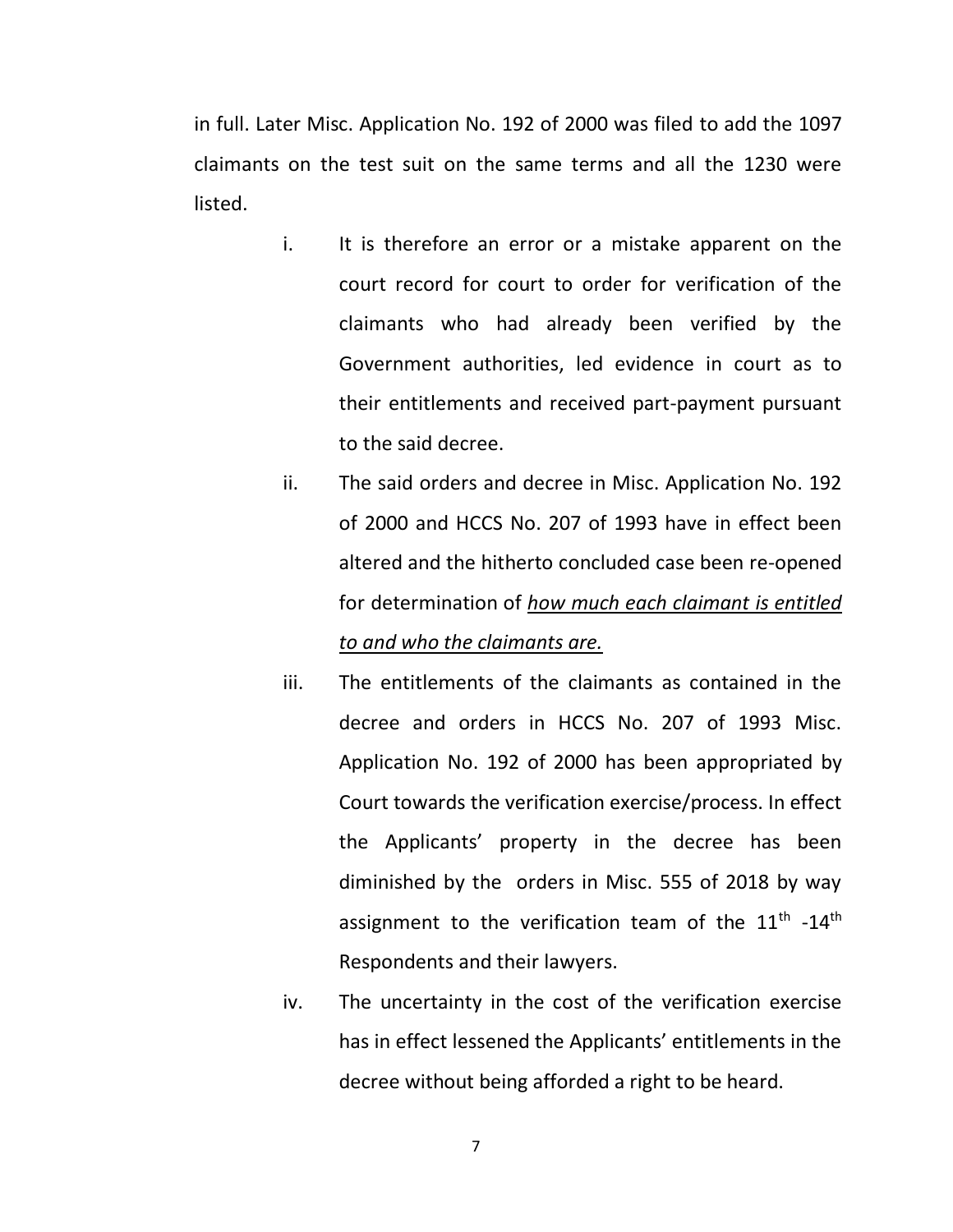b. The Applicants and other claimants had given powers of attorney to the late Turyamureeba Benon who executed an agreement with Government of Uganda on  $11<sup>th</sup>$  April 2003 wherein the parties agreed on the mode of payment through the law of Mulenga & Karemera Advocates [Currently *Didas Nkurunziza & Co. Advocates*]. This arrangement/agreement concluded by the late Turyamureeba Benon was challenged in Misc. Application No. 622 of 2006; Ivan Nsigazi & Others vs Turyamureeba Benon & Attorney General, and the powers of attorney confirmed. The said orders have never been set aside or appealed. It is therefore an error apparent on court record for the court to alter this arrangement by appointing Mushabe, Munungu & Co. Advocates with affording the applicants an opportunity to be heard. The death of donee of powers of attorney, automatically reverted the said powers of attorney to the donors/the claimants/applicants. The applicants have always received their benefits through M/s Bashasha & Co. Advocates.

Counsel further submitted that the errors or mistakes pointed out herein above are not a reflection of mere erroneous decision but a clear case of error apparent on the face of record. The mistake is so self-evident and does not require any form of elaborate argument to be established.

- 2. On the item of discovery of new and important matter or evidence. It as his submission that:
	- a. The Applicants upon perusal of the court record discovered that there are powers of attorney held by the  $11<sup>th</sup>$  -14<sup>th</sup> Respondents. The applicants have never authorized the  $11<sup>th</sup>$  -14<sup>th</sup> Respondents to

8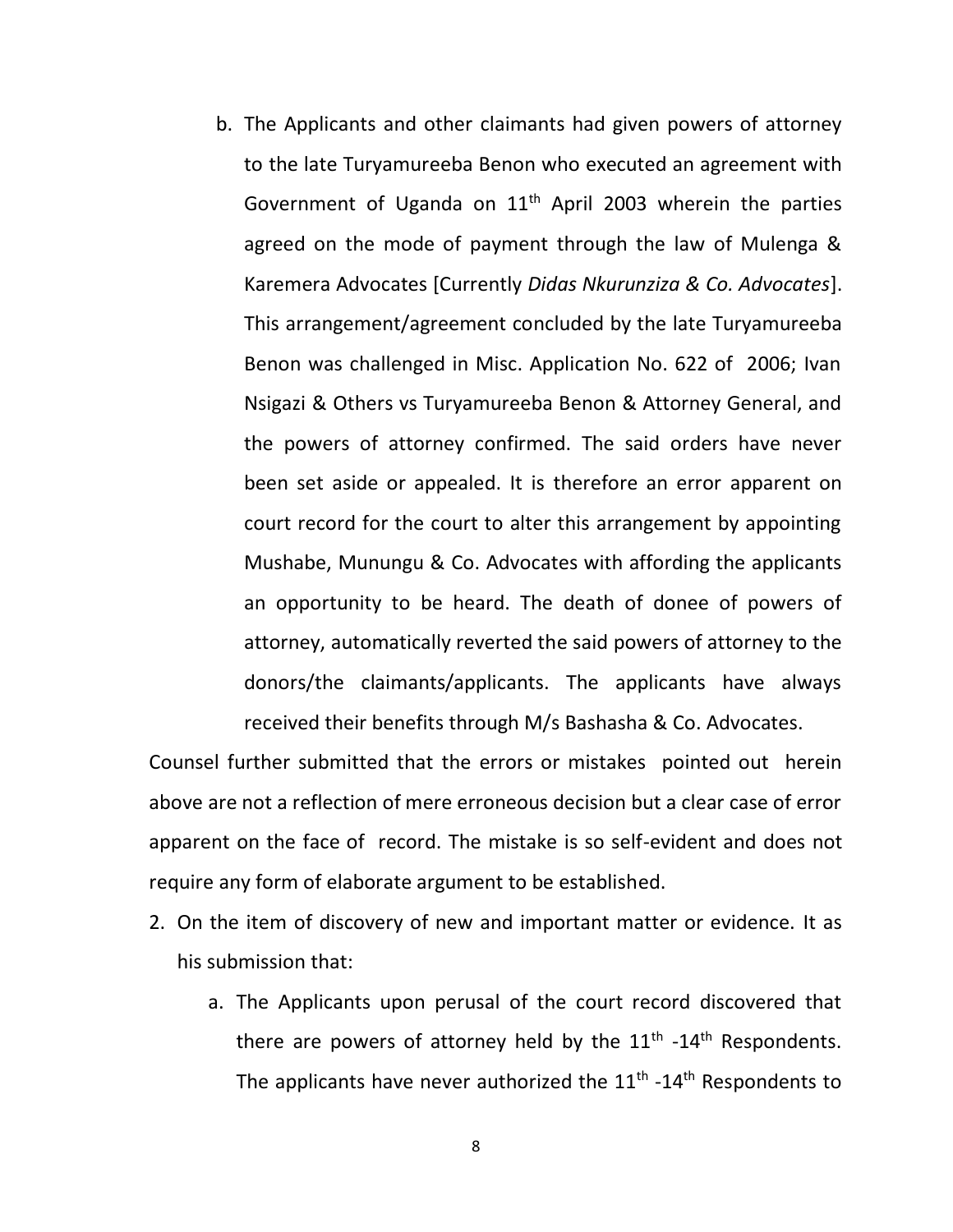act for and their behalf and they have never executed any form powers of attorney in favour of the said Respondents.

- b. The Applicants were not parties to Misc. Application No. 555 of 2018 and were consequently deprived of the right to be heard.
- c. The Court ordered that the law firm of M/s Mushabe, Munungu & Co. Advocates is the Applicants' lawyers and shall receive the suit money.
- d. The  $11<sup>th</sup>$  -14<sup>th</sup> Respondents have already executed a remuneration agreement with M/s Mushabe, Munungu & Co. Advocates to charge all the claimants including the Applicants a 5% on the suit money in the region of Ugx. 22,044,807,040/=

The  $1<sup>st</sup>$ -10<sup>th</sup> respondents' counsel made submissions and they are very similar to the applicants' submissions. They are indeed supporting the applicants application and they ought to have been joint applicants and they have made similar prayers for review of the Judgment of court.

The respondents' counsel in his submissions contended that there was nothing to review in this application since the learned trial Judge dealt with evidence on record of the inflated numbers of claimants from 1097 to 1,870. That this formed the basis of verification coupled with the allegation of embezzlement of 10,125,907,200/= earlier paid as part payment.

It was further the submission of counsel that the verification is intended to thwart imminent threats of misappropriations and that the applicants had earlier consented to the verification exercise that was never conducted. In addition, it was the respondents' submission that the verification exercise was necessary after 28 years since they were evicted.

According to counsel, the newly discovered evidence must be relevant and with probative value to possibly have altered the judgment if it had been given in earlier proceedings.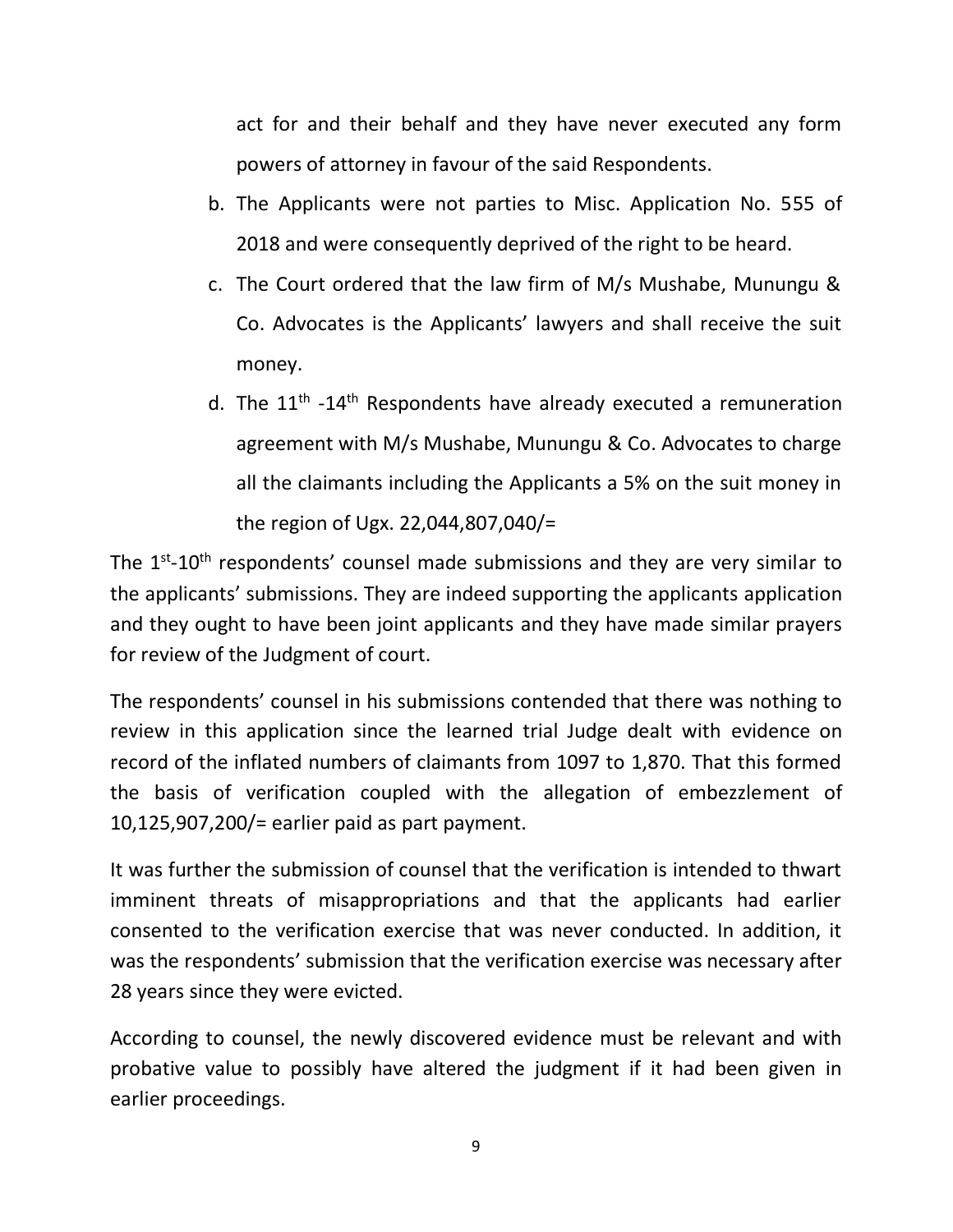It was counsel's contention and submission that the mistake or error apparent on the face of the record must be such an evident error which does not require extraneous evidence to show its incorrectness. Therefore the alleged errors alluded to by the applicants are not mistakes or errors apparent on the face of the record.

### *Determination*

The law on review is set out in Section 82 of the Civil Procedure Act and Order 46 rule of the Civil Procedure Rules. The applicant has premised his application on *" Mistake or error apparent on the face of the record"*

Review means re-consideration of order or decree by a court which passed the order or decree.

If there is an error due to human failing, it cannot be permitted to perpetuate and to defeat justice. Such Mistakes or errors must be corrected to prevent miscarriage of justice. The rectification of a judgment stems from the fundamental principle that justice is above all. It is exercised to remove an error and not to disturb finality.

Reviewing a judgment/ruling based on mistake or error apparent on the face of the record can only be done if it is self-evident and does not require an examination or argument to establish it.

An error which has to be established by a long drawn out process of reasoning on points where there may conceivably be two opinions can hardly be said to be an error apparent on the face of the record. *See Civil Procedure and Practice in Uganda by M & SN Ssekaana page 453* 

In the present case the applicants fault the trial Judge for the following errors or mistakes;

*1) It is therefore an error or a mistake apparent on the court record for court to order for verification of the claimants who had already been verified by the Government authorities, led evidence in court as to their entitlements and received part-payment pursuant to the said decree.*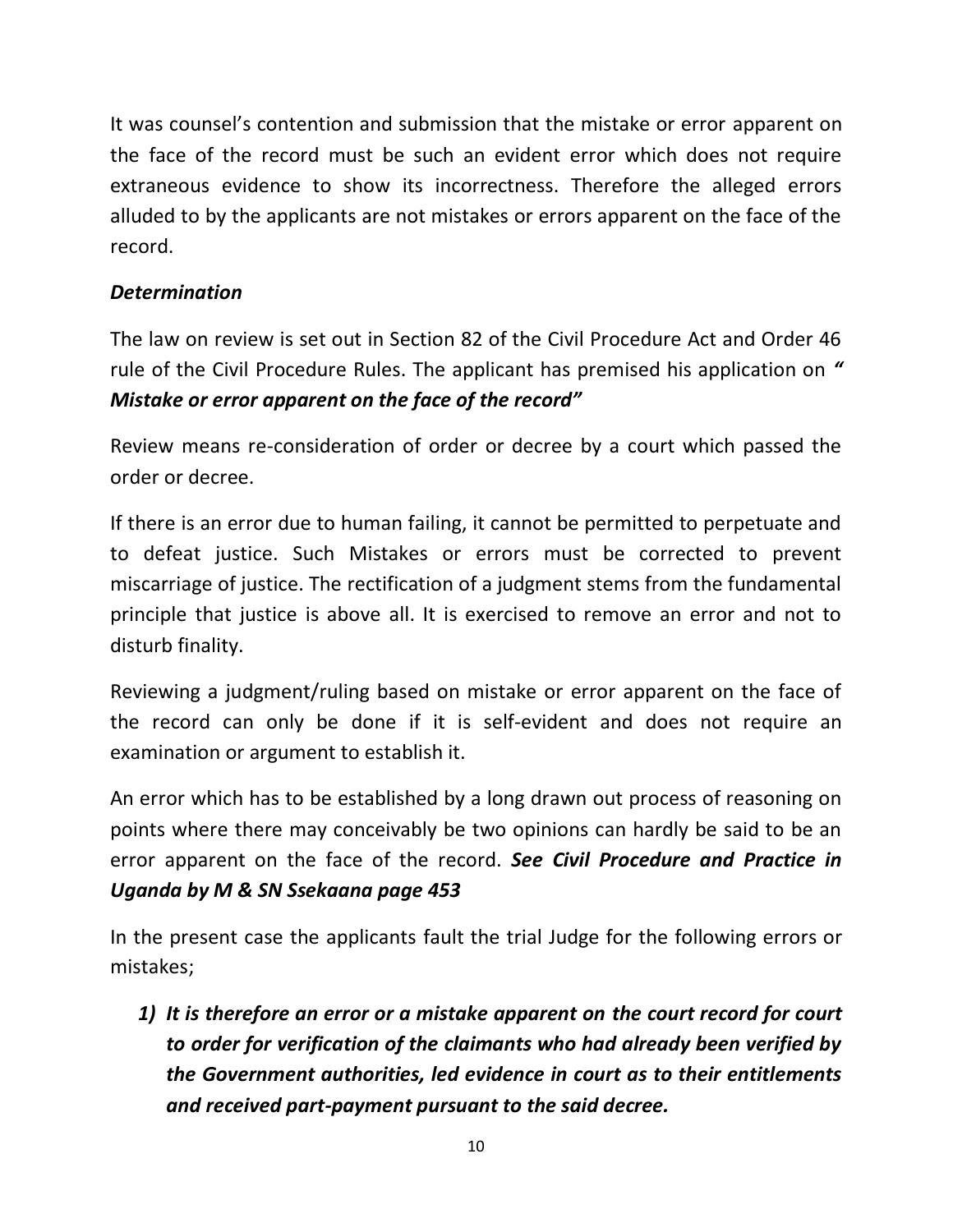- *2) The said orders and decree in Misc. Application No. 192 of 2000 and HCCS No. 207 of 1993 have in effect been altered and the hitherto concluded case been re-opened for determination of how much each claimant is entitled to and who the claimants are.*
- *3) The entitlements of the claimants as contained in the decree and orders in HCCS No. 207 of 1993 Misc. Application No. 192 of 2000 has been appropriated by Court towards the verification exercise/process. In effect the Applicants' property in the decree has been diminished by the orders in Misc. 555 of 2018 by way assignment to the verification team of the 11th - 14th Respondents and their lawyers.*
- *4) The uncertainty in the cost of the verification exercise has in effect lessened the Applicants' entitlements in the decree without being afforded a right to be heard.*

I find no error of law or mistake apparent on the face of record as submitted by applicants counsel and the  $1<sup>st</sup> - 10<sup>th</sup>$  respondents counsel. The Judge properly analysed the facts and applied the law to the facts and the prevailing circumstances and accordingly made appropriate orders.

I entirely agree with the  $11<sup>th</sup>$  assertion that the trial Judge never varied the original orders in HCCS No. 207 of 1993 and Misc. Application No. 192 of 200, but simply gave additional orders in the spirit of administrative efficiency since the money had earlier been embezzled by many lawyers and fraudsters masquerading as our appointed agents.

The power of review should not be confused with appellate powers which enable an appellate court to correct all errors committed by a subordinate court. The applicant tried to dissect the entire ruling in order to find some grounds that can be used to justify the application for review.

What the applicants term as mistakes or errors made in the ruling are only a disagreement with the decision and reasoning and are not errors apparent on the face of the record.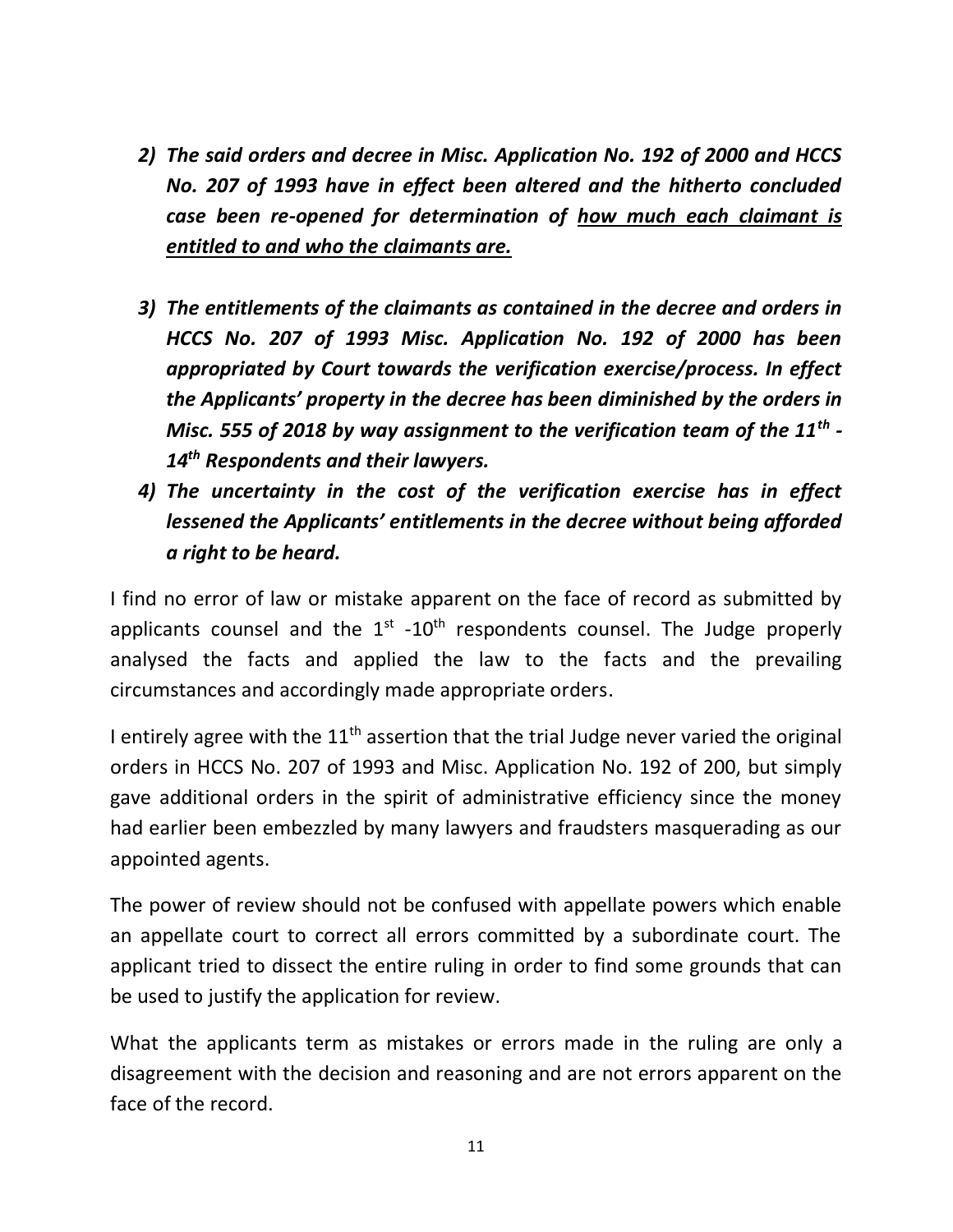Greater care, seriousness and restraint are needed in review applications. In the case of MK Financiers Limited vs Shah & Co Ltd Misc. App No. 1056 Justice Flavia Senoga Anglin held that;

*"If the applicant was not satisfied with court's decision, he ought to have appealed instead of applying for review. Since it has been established that an erroneous view of evidence or of law and erroneous conclusion of the law is not ground for review, though it may be good ground of appeal." Misconstruing of a statute or other provisions of law cannot be a ground for review.* 

*The proper way to correct a judge's alleged misapprehension of the procedure or substantive law or alleged erroneous exercise of discretion is to appeal the decision, unless the error be apparent on the face of record and therefore requires no elaborate argument to expose"*

The per *incuriam* decisions ought to be appealed to a higher court since they are not apparent on the face of the record. They are not manifest and clear to any court but rather are an apprehension of the law and evidence. *See Edison Kanyabwera v Pastori Tumwebaze SCCA No. 2004* 

The applicants tried to disguise as new parties affected by the ruling of the Learned trial Judge Mugambe Lydia in order to circumvent or short circuit the appeal process that had been lodged by other aggrieved parties to the court of appeal.

This was not an innocent application for review; it was intended to achieve some other purpose for the aggrieved parties together with the applicants. The application was brought to this court after  $13<sup>th</sup>$  months (1year and one month) after the learned trial Judge had been transferred from the Civil division to Criminal division. This would inevitably mean that the applicants waited to file the application so that another judge would be assigned the file for review. In my humble view, it is wrong for another judge to hear an application for review of another judge's decision without any justification as envisaged under Order 46 rule 4.

## *Application for review to be before the same judge or judges.*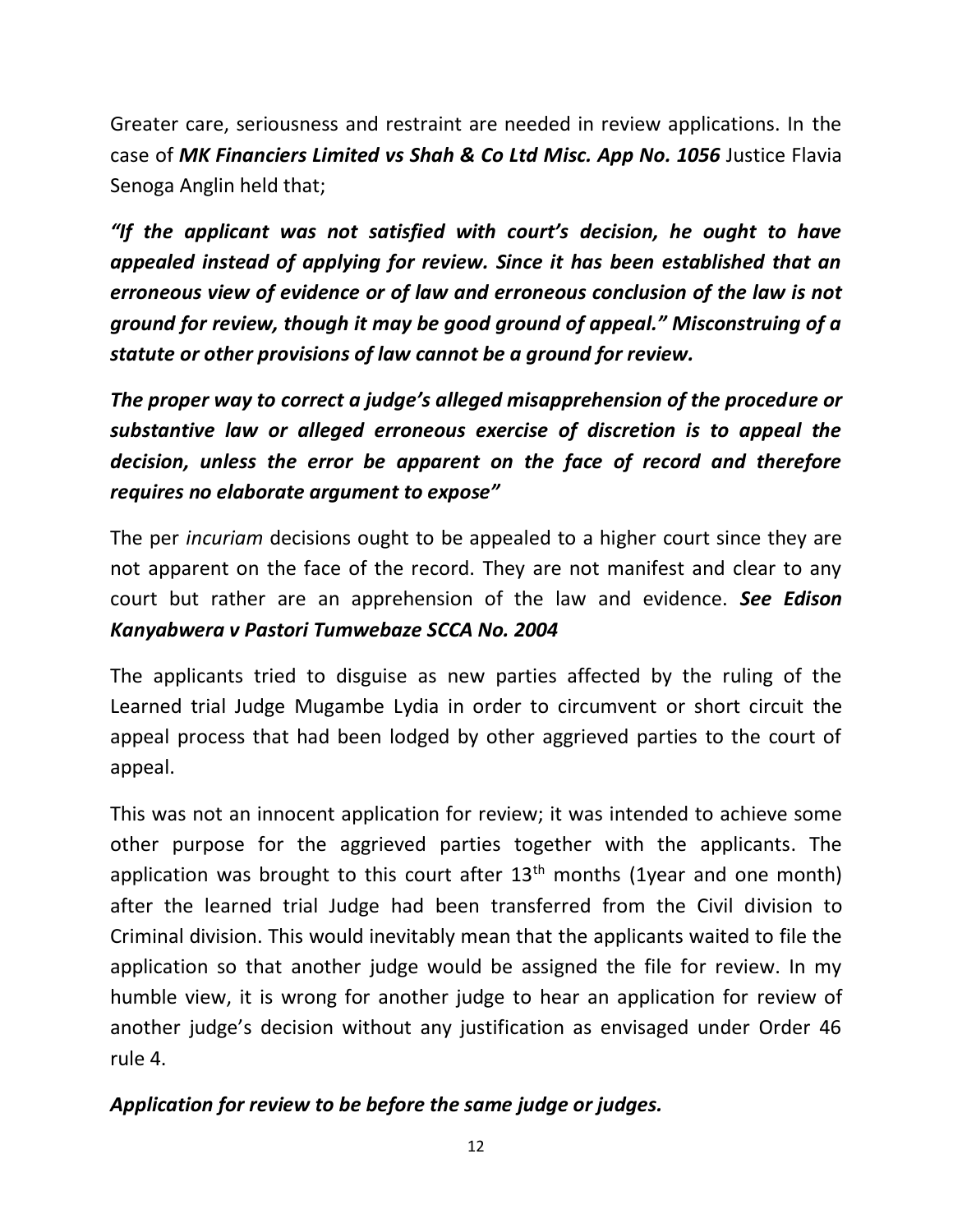*Where the judge or judges or any one of the judges, who has passed the decree or made the order, a review of which is applied for, continues or continue attached to the court at the time when the application for a review is presented, and is not or are not precluded by absence or other cause for a period of six months next after the application from considering the decree or order to which the application refers, the judge or judges or any of them shall hear the application, and no other judge or judges of the court shall hear the application.*

Review is a reconsideration of the same subject matter by the same court and by the same judge. If the judge who decided the matter is available, he/she alone has jurisdiction to consider the case, and review the earlier order passed by himself/herself. He or she is best suited to remove any mistake or error apparent on the face of his/her own order. Moreover, he/she alone will be able to remember what was earlier argued before him/her and what was not argued. The law, therefore insists that if he/she is available, he/she alone would hear the application for review.

There may, however, be situations wherein this course is not possible. The same "judicial officer" may not be available. Death or such other unexpected or unavoidable causes might prevent the judge who passed the order from reviewing it. Such exceptional cases are allowable only *ex necessitate* and in those cases his successor or any other judge or concurrent jurisdiction may hear the review application and decide the same.

The applicants in this matter have not made out any justification for the prolonged delay in filing the application for review and it buttresses this court's conviction that this was not an innocent application by the applicants. *Order 46 rule 4* was intended to avoid such scenarios of another judge sitting in a matter determined by another judge.

It is neither fair to the court which decided the matter nor to the huge backlog of cases waiting in the queue for disposal to file review applications indiscriminately and fight over again the same battle which has been fought and lost. Public time and resources is wasted in such matters and the practice, therefore, should be deprecated.